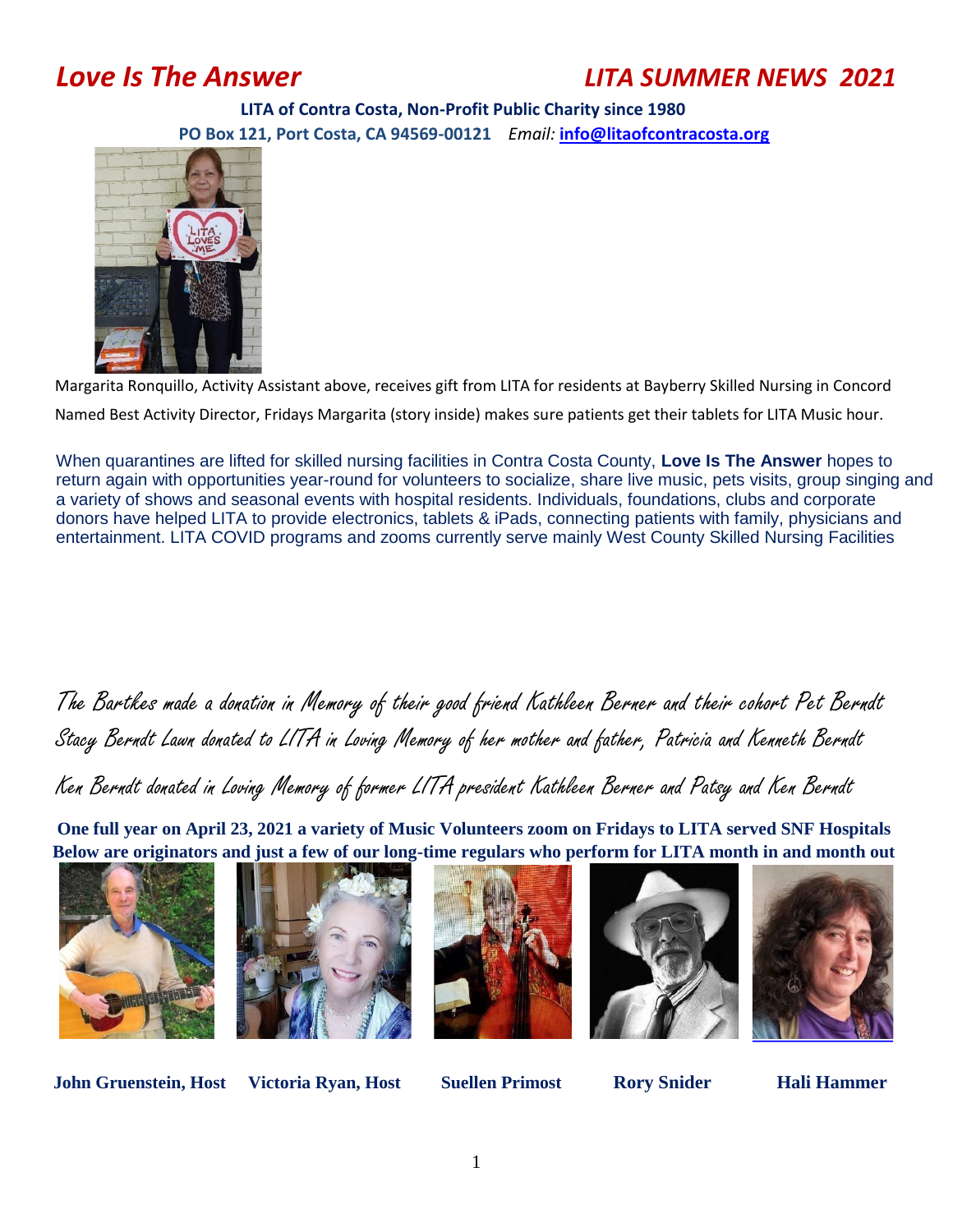## *Message from the Director Summer 2021*

Dear Volunteers, Donors and Friends of *Love Is The Answer*,

LITA's Musical Compassion Project continues in strong demand. Since last summer LITA donated more than sixty tablets, plus accessories to Legacy Nursing Rehab, Martinez Convalescent Hospital, Greenridge Senior Care, Lone Tree Convalescent in Antioch, Pittsburg Skilled Nursing, Bayberry Health Care & CCRMC. All are all using tablets & iPads for vital, safe and precious family facetime, plus an average audience of 30 residents enjoy a minibonus of LITA's weekly live zoom show. Thinking of Christmas 2020 at Pittsburg Skilled Nursing still brings tears. Mona Silveira invited a large number of families, zooming from as far as the east coast. As the party went on, more family members dared to get on camera & sing carols from their hearts, laughing and calling out love to one other.

Your donation to LITA goes directly to improve quality of life for the especially lonely, isolated individuals living in skilled nursing facilities. Budgets for things like electronics to stream activities are still being cut back, at for-profit SNF. Delivery of LITA's iPads and services at those facilities is more valuable than ever. Your gift today will make a substantial difference for disabled, frequently quarantined senior's quality of life.

Ellen Kelly donated her Casas Grandes Olla (vase) by *alfarero* Ismael Flores that she won on July 4, 2015. Ellen's plans to scale down benefitted LITA when she asked us to put it up as a 2021 gift item. We are calling all this year's gift offerings a **Silent Auction** and extending beyond the old **July 4** donation deadline, to allow mail delivery time**. On your check, make a note of which item you fancy most.** If yours is the largest donation toward that item, you will get a call from LITA director, Victoria Ryan to arrange a delivery time and date very soon after **July 30.** 

With gratitude and wishes for your safety, health and long and happy life.

Victorialyan

LITA of Contra Costa Director

**Olla by award winning Ishmael Flores Joan Finton's "Stinking Rose"**  10"(on stand) 25" diameter dimensions: 16"x 20", matted



gifted from the collection of Ellen Kelly **the collection of the Kelly** from Mike and Bunny Daly gift from the artist

## **A Nicolas Silveira traditional Casas Grandes Olla**

(3 views) 11" tall and 34"in diameter





gifted from the collection of Victoria Ryan from Barbara Schneider from Linda Daniel







## Valued at \$200 **Gift card \$100 Safeway Gift Card \$50 TJ's**



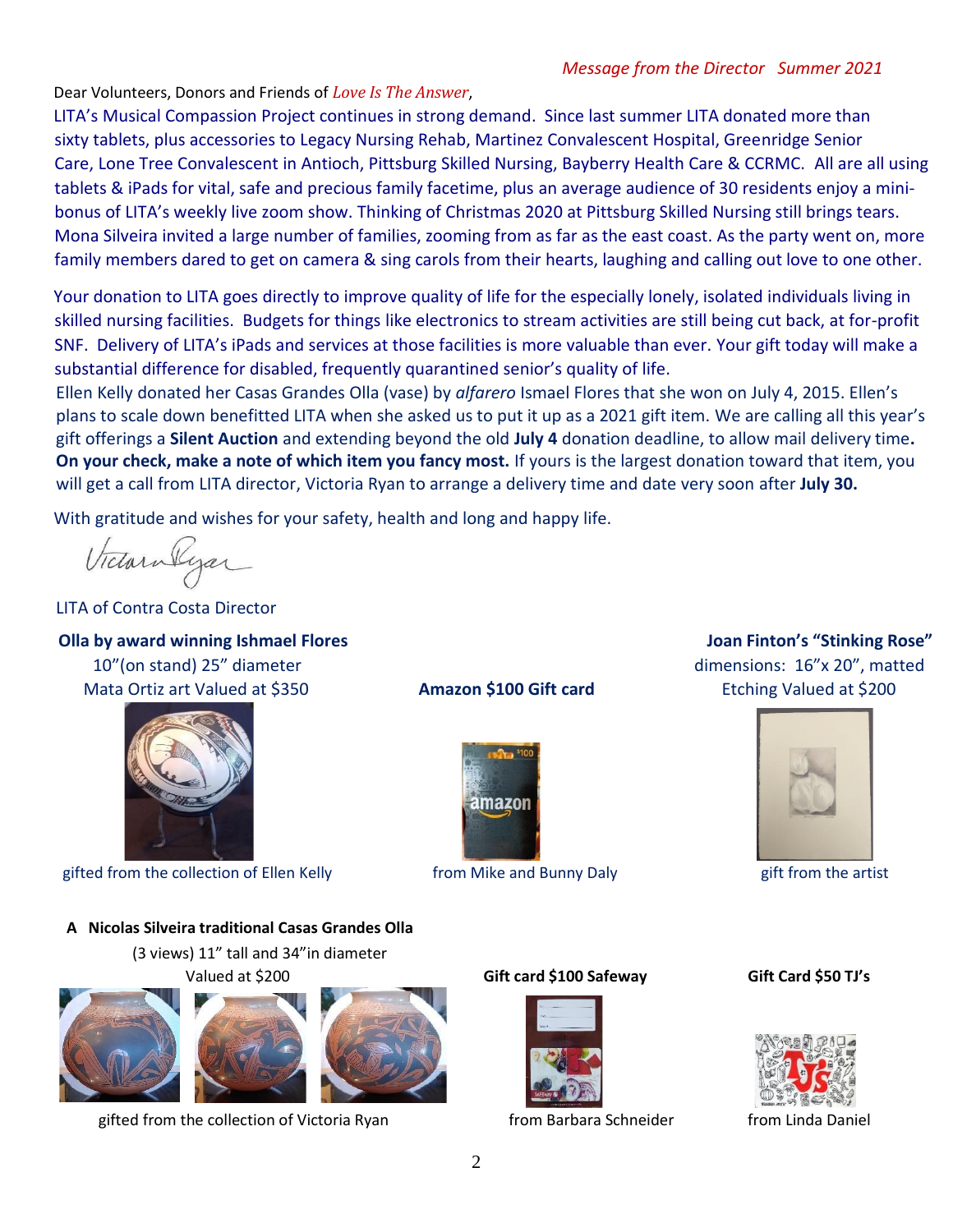# **May 2020 - 2021 LITA Appreciation Awards**



 **Mae Wygant Award Best Activity Director Margarita Ronquillo**

started at Bayberry in 2009. In spite of an overwhelming ratio of patients to staff, she faithfully sets up many residents to enjoy LITA donated iPads and tablets, for family visits, enjoyment of YouTube and entertainment like LITA's live Friday musical variety shows on zoom. LITA Loves Margarita! Activity Director Isaac Silva and Margarita are making sure fun things happen around Bayberry Health Care!



# **Kathleen Berner Award Best Individual Volunteer Michael Domagalski**

As of yet, nursing facilities are not open to volunteer events like LITA produced prior to COVID, but without Michael, we couldn't have kept LITA open and moving this past year. No fees asked, he gave LITA hours of tech support, set up a new HP and printer we had to buy, applied current data updates on mailing lists and even pitched in with the newsletter folding sealing, stamping and mailing. What a good brother!



 **Patsy Berndt Award Best Holiday Events Volunteer Mona Silveira** 

is Activity Director at Pittsburg Skilled Nursing. COVID rules allowed only virtual celebrations. Mona and her assistants do a remarkable job of getting dozens of patients all hooked up for the weekly LITA zoom. For Christmas Day she invited families to be guest stars on the Friday afternoon LITA Music Zoom. Cameras on, "unmuted", loved ones sang carols to their resident patients, many crying joyful tears.



# **Iris Suhl Founder's Award Generous Donor and volunteer Jenny Lin**

first volunteered with daughter Katie, then age 7, caroling & making cards for LITA served nursing facilities. Jenny & Katie (now nearly 15) organized card making in December 2020. Photo is Jenny (right) delivering cards made by Katie's class mates to Sharon, Activity Director for Legacy Rehab residents. Jenny has been a valued top donor to LITA of Contra Costa for several years running.